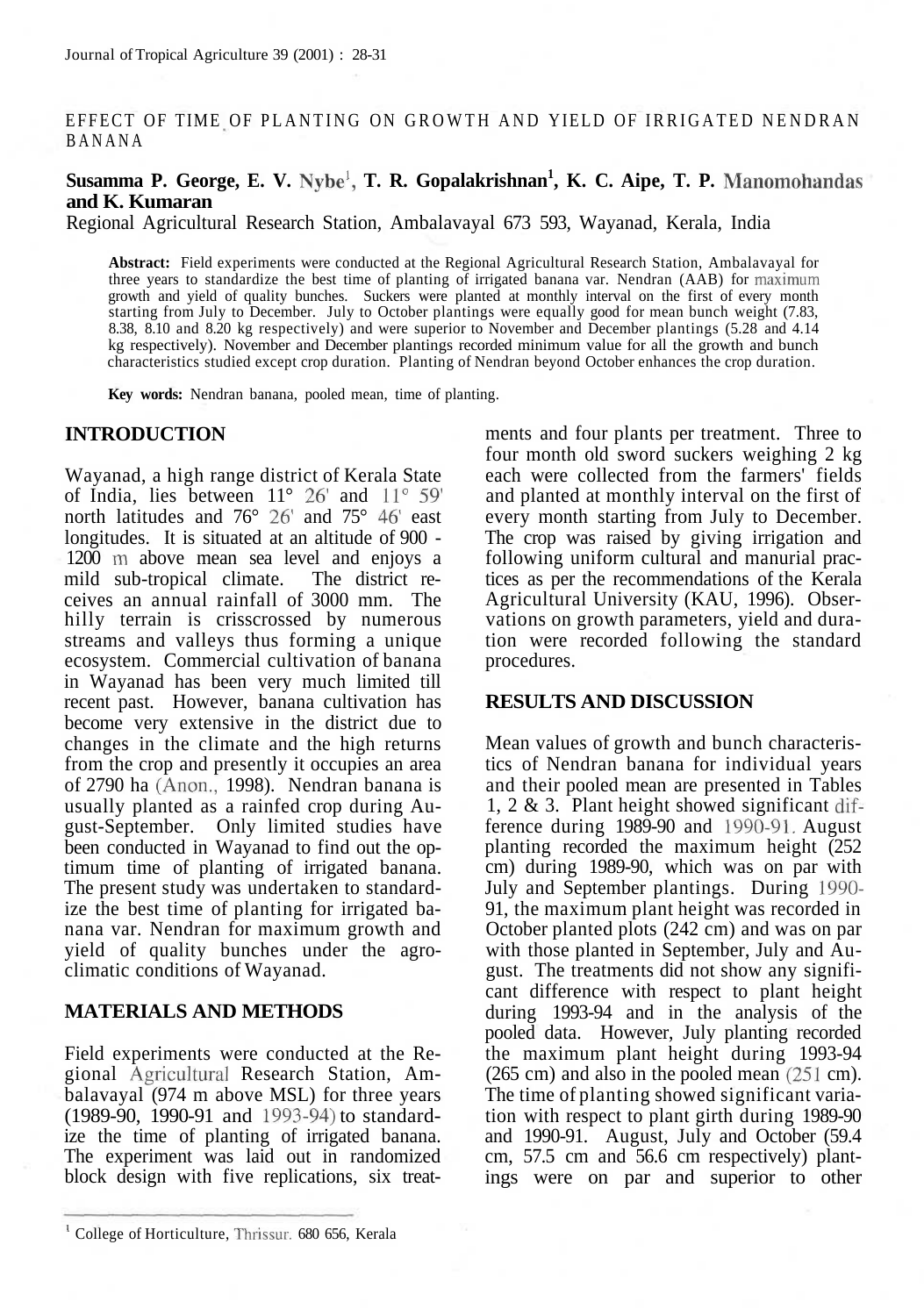|                         | Plant height, cm                 |         |                          |                | Plant girth, cm |         |                            |                | D-leaf area, m <sup>2</sup> |             |                           |                |
|-------------------------|----------------------------------|---------|--------------------------|----------------|-----------------|---------|----------------------------|----------------|-----------------------------|-------------|---------------------------|----------------|
| Month of<br>planting    | $\mathcal{E}_{\mathrm{s}}$<br>88 | 1990-91 | -94<br>$199\overline{a}$ | Pooled<br>mean | 889-80          | 1990-91 | $\Omega$<br>$\frac{en}{2}$ | Pooled<br>mean | $-90$<br>1989               | $9 - 9 = 1$ | $\vec{c}_{\rm s}$<br>100s | Pooled<br>mean |
| July                    | 248                              | 239     | 265                      | 251            | 57.5            | 55.0    | 50.9                       | 54.6           | 1.17                        | 1.15        | 1.21                      | 1.18           |
| August                  | 252                              | 233     | 256                      | 247            | 59.4            | 53.5    | 53.3                       | 56.1           | 1.19                        | 1.17        | 1.11                      | 1.16           |
| September               | 237                              | 240     | 240                      | 239            | 54.4            | 51.0    | 46.5                       | 51.5           | 1.19                        | 1.19        | 0.99                      | 1.12           |
| October                 | 230                              | 242     | 241                      | 238            | 56.6            | 56.0    | 46.6                       | 53.9           | 1.20                        | 1.20        | 1.05                      | 1.14           |
| November                | 209                              | 211     | 232                      | 218            | 49.0            | 53.0    | 58.4                       | 47.6           | 0.96                        | 0.95        | 1.09                      | 1.00           |
| December                | 200                              | 192     | 237                      | 205            | 39.4            | 40.0    | 40.2                       | 41.0           | 0.91                        | 0.88        | 1.05                      | 0.95           |
| F test                  | **                               | **      | <b>NS</b>                | <b>NS</b>      | **              | 涂浆      | <b>NS</b>                  | <b>NS</b>      | **                          | **          | <b>NS</b>                 | <b>NS</b>      |
| CD(0.01)                | 14                               | 20      | $\sim$                   | ÷              | 4.2             | 4.4     | ÷                          | ×              | 0.05                        | 0.08        | ×                         | 호              |
| Trx Yr In-<br>teraction |                                  |         |                          | <b>NS</b>      |                 |         |                            | <b>NS</b>      |                             |             |                           | <b>NS</b>      |
| CD(0.05)                |                                  |         |                          |                |                 |         |                            |                |                             |             |                           |                |

Table 1. Plant height, girth and D-leaf area of Nendran banana as influenced by the time of planting

Table 2. Bunch weight, No. of fingers per bunch and weight of finger of Nendran banana as influenced by the time of planting

|                          |         | Bunch weight (kg)                                           |                      |                |                                |         | No. of fingers per bunch |                            | Weight of finger<br>(g) |                                                            |                                   |                |
|--------------------------|---------|-------------------------------------------------------------|----------------------|----------------|--------------------------------|---------|--------------------------|----------------------------|-------------------------|------------------------------------------------------------|-----------------------------------|----------------|
| Month of<br>planting     | 06-6881 | $\overline{\phantom{a}}$<br><b>Os</b><br>$\frac{6}{5}$<br>≕ | $\frac{0}{4}$<br>198 | Pooled<br>mean | $rac{1S}{OS}$<br>$\rightarrow$ | 1980-91 | \$<br>$\mathbb{S}^n$     | Pooled<br>me <sub>an</sub> | <b>1980-00</b>          | $\overline{\phantom{a}}$<br>$\mathbf{O}_\mathrm{s}$<br>990 | $\frac{5}{6}$<br>100 <sup>2</sup> | Pooled<br>mean |
| July                     | 8.10    | 6.20                                                        | 9.17                 | 7.83           | 51.4                           | 42.3    | 54.6                     | 49.1                       | 157.4                   | 146.6                                                      | 225.1                             | 176.4          |
| August                   | 8.96    | 6.98                                                        | 9.19                 | 8.38           | 53.0                           | 41.4    | 49.0                     | 47.8                       | 170.0                   | 169.4                                                      | 234.8                             | 191.4          |
| September                | 9.95    | 7.60                                                        | 6.74                 | 8.10           | 55.0                           | 44.0    | 43.3                     | 47.4                       | 181.4                   | 174.0                                                      | 168.3                             | 174.6          |
| October                  | 9.38    | 7.20                                                        | 8.03                 | 8.20           | 53.4                           | 42.1    | 40.3                     | 45.6                       | 176.6                   | 171.0                                                      | 191.4                             | 179.7          |
| November                 | 5.60    | 4.28                                                        | 5.94                 | 5.28           | 38.6                           | 37.6    | 37.2                     | 37.8                       | 144.8                   | 114.2                                                      | 187.4                             | 148.8          |
| December                 | 3.68    | 3.80                                                        | 4.93                 | 4.14           | 28.6                           | 34.2    | 29.8                     | 30.9                       | 129.4                   | 111.4                                                      | 190.3                             | 143.7          |
| F test                   | **      | **                                                          | **                   | **             | **                             | **      | **                       | **                         | **                      | **                                                         | *                                 | <b>NS</b>      |
| CD (0.05)                | 0.86    | 1.14                                                        | 1.56                 | 1.10           | 3.4                            | 3.8     | 12.3                     | 5.3                        | 22.0                    | 33.5                                                       | 41.4                              |                |
| Tr x Yr In-<br>teraction |         |                                                             |                      | $\frac{1}{2}$  |                                |         |                          | <b>NS</b>                  |                         |                                                            |                                   | $\ast$         |
| CD(0.05)                 |         |                                                             |                      | 1.34           |                                |         |                          |                            |                         |                                                            |                                   | 28.5           |

treatments during 1989-90. During 1990-91, October planting recorded the maximum plant girth  $(56.0 \text{ cm})$  and was on par with July  $(55.0 \text{ cm})$ cm), August (53.5 cm) and November (53.0 cm) plantings. There was no significant difference among the treatments with respect to plant girth during 1993-94 and in the pooled mean. However, November planting recorded the maximum plant girth during 1993-94. In the pooled data, August planting recorded the maximum plant girth (56.1 cm) and December planting the minimum value  $(41.0 \text{ cm})$ . The treatments showed significant difference with

respect to D-leaf area only during 1989-90 and 1990-91. October planting recorded maximum leaf area  $(1.20 \text{ m}^2)$  and was on par with August  $(1.19 \text{ m}^2)$ , September  $(1.19 \text{ m}^2)$  and July  $(1.17 \text{ m}^2)$  plantings during 1989-90. December planting recorded the minimum D-leaf area  $(0.91 \text{ m}^2)$ . Similar trend was observed during 1990-91 also. October planting recorded maximum D-leaf area  $(1.20 \text{ m}^2)$  whereas December planting recorded the minimum value (0.88 m<sup>"</sup>). Though the treatments did not show any significant difference during 1993-94 and in the pooled data, July planting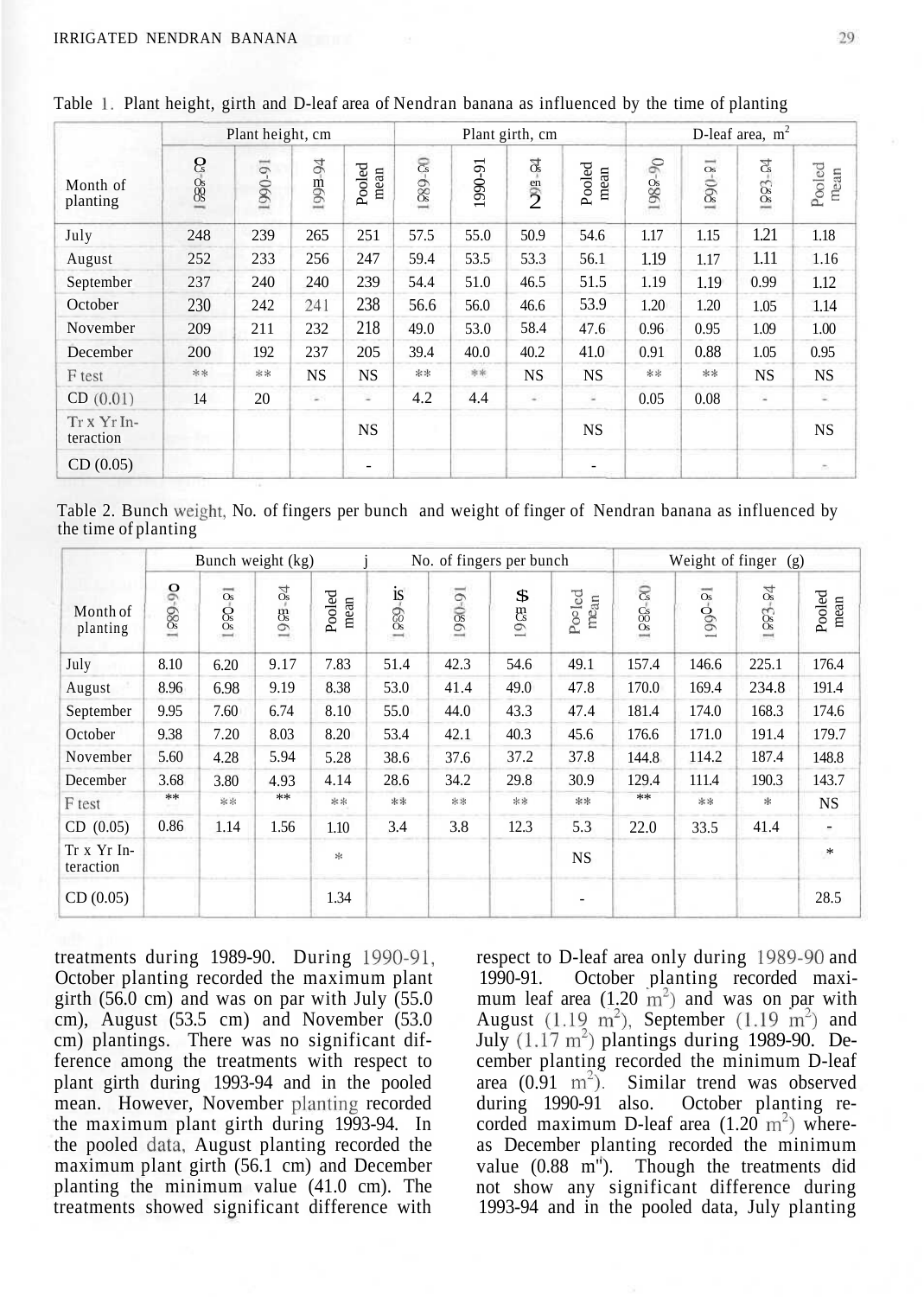| Month of<br>planting     |         |         | No. of hands per bunch |                | Crop duration, days |         |         |                |  |  |
|--------------------------|---------|---------|------------------------|----------------|---------------------|---------|---------|----------------|--|--|
|                          | 1989-90 | 1990-91 | 1993-94                | Pooled<br>mean | 1989-90             | 1990-91 | 1993-94 | Pooled<br>mean |  |  |
| July                     | 5.3     | 4.2     | 5.4                    | 5.0            | 423                 | 454     | 434     | 437            |  |  |
| August                   | 5.4     | 4.3     | 5.2                    | 5.0            | 428                 | 458     | 436     | 441            |  |  |
| September                | 5.6     | 5.0     | 5.2                    | 5.2            | 419                 | 450     | 434     | 434            |  |  |
| October                  | 5.0     | 4.8     | 4.6                    | 4.8            | 400                 | 435     | 431     | 422            |  |  |
| November                 | 3.7     | 4.0     | 4.5                    | 4.1            | 434                 | 471     | 449     | 452            |  |  |
| December                 | 3.2     | 3.6     | 4.0                    | 3.6            | 456                 | 491     | 462     | 464            |  |  |
| F test                   | **      | **      | $**$                   | **             | **                  | **      | **      | NS.            |  |  |
| CD(0.01)                 | 0.5     | 0.6     | 0.8                    | 0.8            | 22                  | 15      | 16      | -              |  |  |
| Tr x Yr In-<br>teraction |         |         |                        | **             |                     |         |         | <b>NS</b>      |  |  |
| CD(0.01)                 |         |         |                        | 1.5            |                     |         |         |                |  |  |

Table 3. No. of hands per bunch and crop duration of Nendran banana as influenced by the time of planting

recorded maximum value for this character. The time of planting showed significant difference with respect to bunch weight during all the three years and also in the pooled mean. During 1989-90 and 1990-91, September planting recorded the maximum bunch weight, which was on par with October planting in 1989-90 and with October and August plantings in 1990-91. July, August and October plantings were on par and superior to other treatments with respect to bunch weight during 1993- 94 whereas in the pooled analysis, July, August, September and October plantings were on par and superior to November and December plantings. Bunch weight was influenced by time of planting x year interaction.

Number of fingers per bunch varied significantly among the treatments during all the three years and in the pooled mean. During 1989-90, August, September and October plantings were on par and significantly superior to other treatments and in 1990-91, July, August, September and October plantings were on par with each other and superior to November and December plantings. During 1993-94, July planting recorded the maximum number of fingers per bunch, which was on par with August and September plantings. December planting recorded the minimum number of fingers per bunch (29.8). The pooled analysis revealed that July (49.1), August (47.8), September (47.4) and October (45.6) plantings were on par and superior to November and December plantings. The minimum value for this character was recorded by December planting (30.9), The time of planting x year interaction was not significant for the number of fingers per bunch.

The weight of fingers showed significant difference among the treatments during all the three years but in the pooled analysis, there was no significant difference for this character. During 1989-90, August, September and October plantings were on par and superior to other treatments whereas in 1990-91, July, August, September and October plantings were on par and superior to November and December plantings. During 1993-94, July and August plantings were on par and superior to other treatments. Though there was no significant difference among the treatments in the pooled analysis, the interaction of time of planting x year was significant for mean weight of fingers.

There was significant variation among the treatments with regard to the number of hands per bunch during all the three years and also in the pooled mean. During 1989-90, September planting recorded the maximum number of hands per bunch (5.6), which was on par with August (5.4) and July (5.3) plantings whereas September (5.0) and October (4.8) plantings were on par and superior to other treatments during 1990-91. During 1993-94, July (5.4), August (5.2), September (5.2) and October (4.6) plantings were on par and superior to November and December plantings. In the pooled analysis, July, August, September and